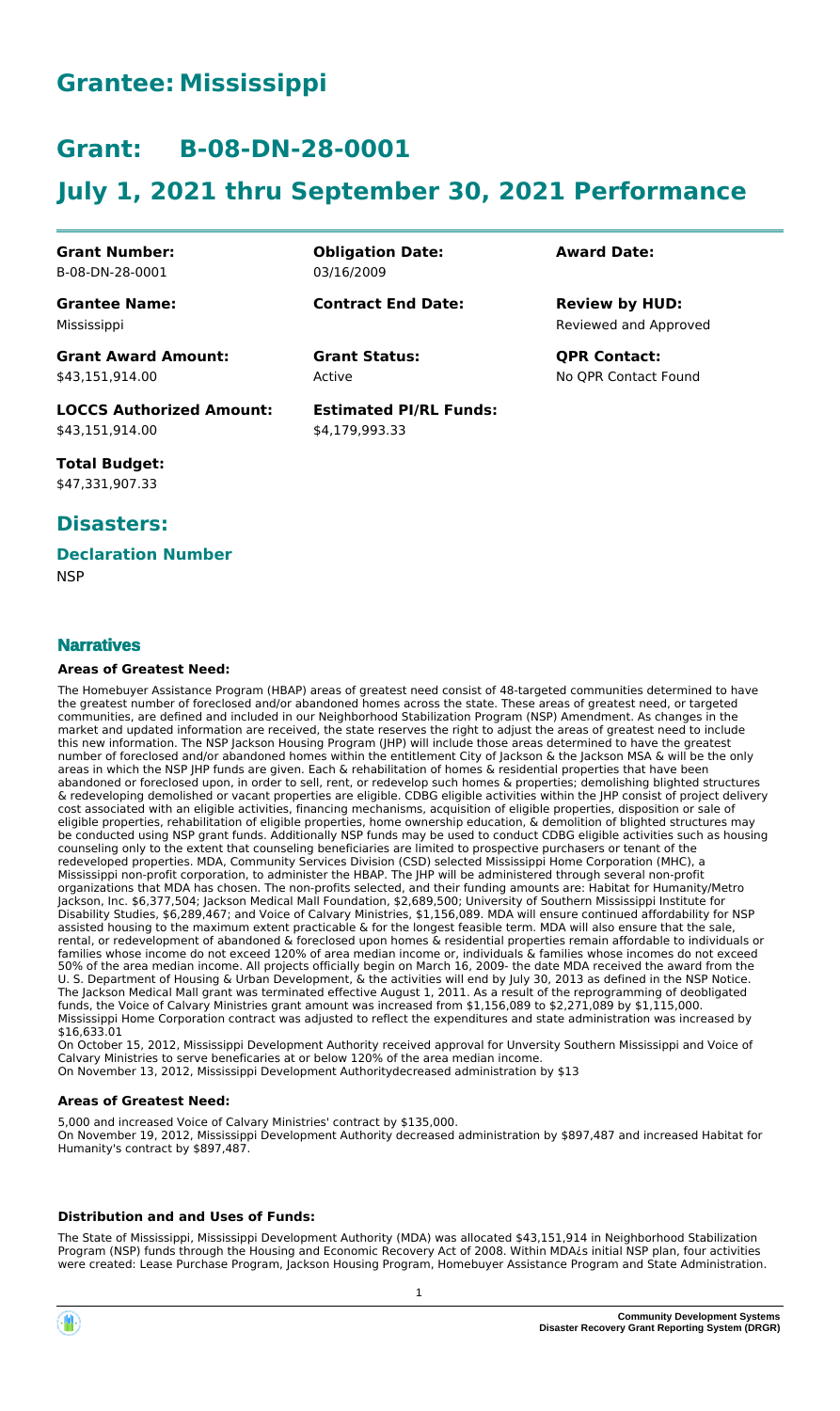In the original NSP plan, the Lease Purchase Program was allocated \$20 million, Jackson Housing Program was allocated \$11 million, Homebuyer Assistance Program was allocated \$8 million, and State Administration was given \$4,151,914. As MDA began to discuss further details with all relevant stakeholders, it was determined that the Lease Purchase Program was not a feasible activity. In May 2009, MDA amended the original NSP Amendment and removed the Lease Purchase Program activity. After the Lease Purchase Program was omitted, the funds were re-allocated between the remaining activities. MDA¿s re-allocation of funds gave the Jackson Housing Program \$16 million, the Homebuyer Assistance Program was allocated \$23 million and State Administration continued to be \$4,151,914. MDA also experienced a re-allocation of funds during the quarter that ended June 30, 2010. Based on the rate of obligation funds in the Homebuyer Assistance Program experienced to date, Mississippi Home Corporation has agreed to decrease its \$23,000,000 grant award by \$3,300,000 to \$19,700,000. The Jackson Housing Program was changed to \$19,300,000, and the allocation for State Administration remained at \$4,151,914.The grant agreement has been changed, accordingly. The Homebuyer Assistance Program provides one-time down payment assistance grants to individuals and families whose incomes are 120% or less of the area median income to assist them with the purchase of abandoned and/or foreclosed homes in 48-targeted communities impacted by high rates of foreclosure. In the Jackson Housing Program, designated organizations will purchase, rehabilitate, and resale residential properties that have been abandoned and/or foreclosed upon in order to help individuals and families in Jackson whose income is 50% or less than the area median income. MDA must make available at least 25% of the NSP funds to be used for housing individuals and families whose incomes do not exceed 50% of area median income, so at least \$11,000,000 of MDA¿s total allocation of \$43,151,914 shall be used for the low income targeting. MDA will target \$11 million for the Jackson Housing Program to meet the low-income requirement that at least 25% of NSP funding be used for housing individuals and families whose incomes do not exceed the 50% AMI. We are also committing an additional \$5 million to target mid income to meet the 120% middle-income and below. State Administration was allocated \$4,151,914, and the eligible NSP expenditures in this activity include travel and training, salaries, contractual, commodities, and equipment. Through the Homebuyer Assistance Program, Mississippi Development Authority has estimated that approximately 460 homeowners will be assisted with NSP funds. The cost of assistance includes but is not limited to closing costs and downpayment assistance grant costs, home inspection costs, homebuyer education and training costs and other related project delivery costs. Within the Jackson Housing Program, MDA has estimated approximately 110 units of housing to be acquired, rehabilitated, reconstructed or demoli

#### **Distribution and and Uses of Funds:**

shed for the income levels of households that are 50% of area median income (AMI) and below. Additionally, MDA has estimated approximately 50 units of housing to be acquired, rehabilitated, reconstructed or demolished for the income levels of households that are 51% of AMI and below 120% of AMI. These estimates are based upon an average cost of assistance per housing unit of \$100,000. The cost of assistance includes but is not limited to purchase price, rehabilitation costs, home inspection costs, h

**Definitions and Descriptions:**

**Low Income Targeting:**

**Acquisition and Relocation:**

**Public Comment:**

| <b>Overall</b>                                     | <b>This Report Period</b> | <b>To Date</b>  |
|----------------------------------------------------|---------------------------|-----------------|
| <b>Total Projected Budget from All Sources</b>     | \$0.00                    | \$47,676,395.75 |
| <b>Total Budget</b>                                | \$0.00                    | \$47,147,331.41 |
| <b>Total Obligated</b>                             | \$0.00                    | \$47,147,331.41 |
| <b>Total Funds Drawdown</b>                        | \$25,663.64               | \$47,116,949.92 |
| <b>Program Funds Drawdown</b>                      | \$25,663.64               | \$42,936,956.59 |
| <b>Program Income Drawdown</b>                     | \$0.00                    | \$4,179,993.33  |
| <b>Program Income Received</b>                     | \$0.00                    | \$4,179,993.33  |
| <b>Total Funds Expended</b>                        | \$0.00                    | \$46,163,783.66 |
| <b>HUD Identified Most Impacted and Distressed</b> | \$0.00                    | \$0.00          |
| <b>Other Funds</b>                                 | \$0.00                    | \$529,064.34    |
| Match Funds                                        | \$0.00                    | \$529,064.34    |
| Non-Match Funds                                    | \$0.00                    | \$0.00          |
| <b>Funds Expended</b>                              |                           |                 |

| <b>Overall</b>      | <b>This Period</b> | <b>To Date</b> |
|---------------------|--------------------|----------------|
| Baily Holdings, LLC | \$ 0.00            | \$1,972,087.12 |

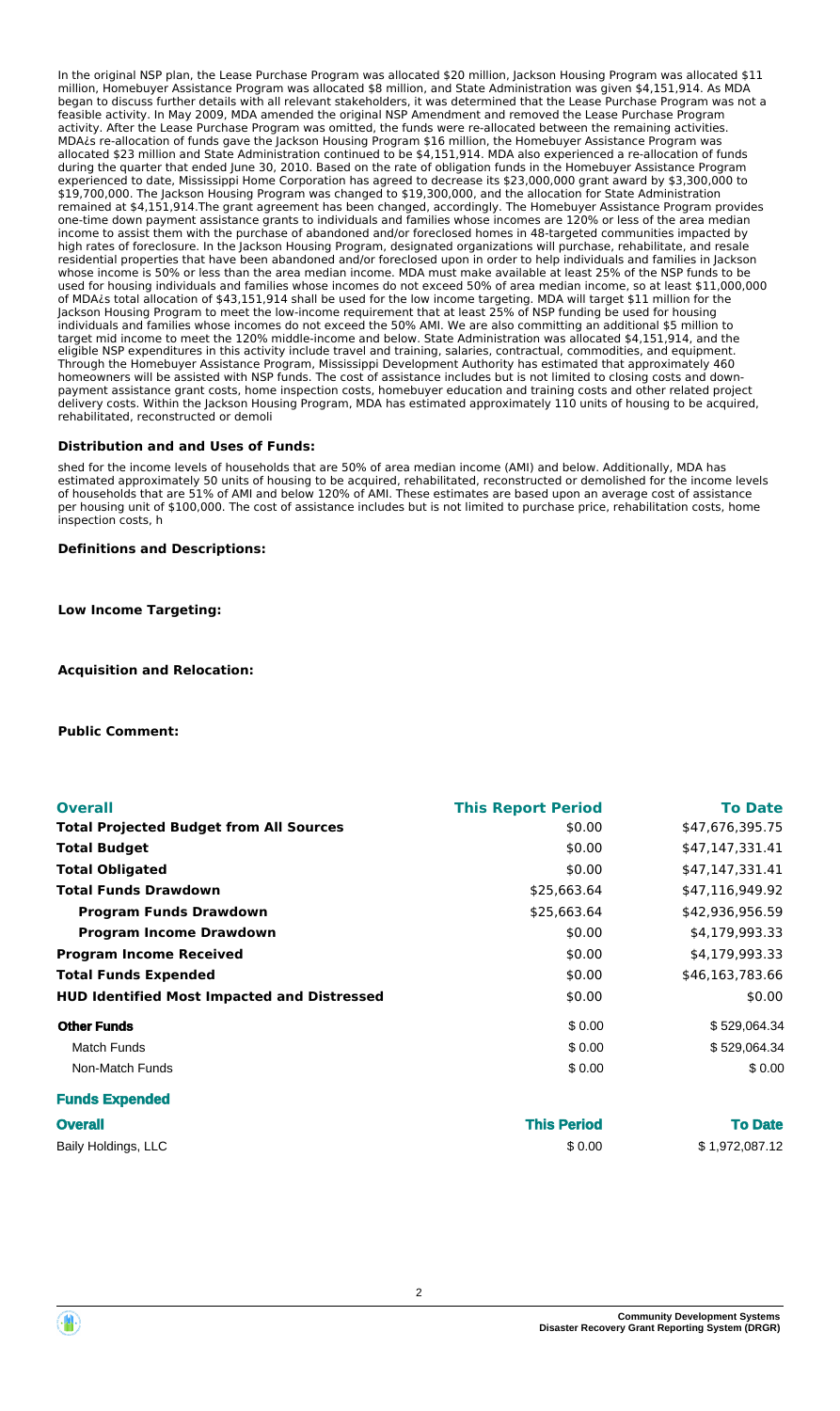| City of Holly Springs                      | \$0.00 | \$0.00          |
|--------------------------------------------|--------|-----------------|
| Habitat for Humanity / Metro Jackson, Inc. | \$0.00 | \$7,352,090.54  |
| Mississippi Development Authority1         | \$0.00 | \$18,047,512.92 |
| Mississippi Development Authority2         | \$0.00 | \$5,994,197.58  |
| Mississippi Home Corporation               | \$0.00 | \$2,937,214.44  |
| University of Southern Mississippi1        | \$0.00 | \$2,093,836.91  |
| University of Southern Mississippi2        | \$0.00 | \$5,216,298.39  |
| Voice of Calvary Ministries                | \$0.00 | \$2,550,545.76  |

## **Progress Toward Required Numeric Targets**

| <b>Requirement</b>                       | <b>Target</b>   | <b>Projected</b> | <b>Actual</b>   |
|------------------------------------------|-----------------|------------------|-----------------|
| <b>Overall Benefit Percentage</b>        | 99.99%          | $.00\%$          | $.00\%$         |
| <b>Minimum Non Federal Match</b>         | \$.00           | \$.00            | \$529,064.34    |
| <b>Overall Benefit Amount</b>            | \$44,731,925.94 | \$.00            | \$.00           |
| <b>Limit on Public Services</b>          | \$6,472,787.10  | \$.00            | \$.00           |
| <b>Limit on Admin/Planning</b>           | \$4,315,191.40  | \$2,595,507.75   | \$2,583,397.47  |
| <b>Limit on Admin</b>                    | \$.00           | \$2,595,507.75   | \$2,583,397.47  |
| <b>Most Impacted and Distressed</b>      | \$.00           | \$.00            | \$.00           |
| <b>Progress towards LH25 Requirement</b> | \$11,832,976.83 |                  | \$23,010,891.58 |

## **Overall Progress Narrative:**

3rd Qtr 2021

State Administration was drawn. There was no additional activity.

\*\*\*NOTE\*\*\* The financial tab of the QPR noted the following, "Although the performance period is 06/30/2021 to 09/30/2021, this report is displaying changes made to the Action Plan (such as changes to project/activities) after the performance period." No changes were made other than the completion of state administration vouchers.

## **Project Summary**

| <b>Project #, Project Title</b>       | <b>This Report</b>                      | <b>To Date</b>                          |                                         |
|---------------------------------------|-----------------------------------------|-----------------------------------------|-----------------------------------------|
|                                       | <b>Program Funds</b><br><b>Drawdown</b> | <b>Project Funds</b><br><b>Budgeted</b> | <b>Program Funds</b><br><b>Drawdown</b> |
| 9999. Restricted Balance              | \$0.00                                  | \$0.00                                  | \$0.00                                  |
| NSP 001, NSP State Administration     | \$25.663.64                             | \$2,595,507.75                          | \$2,288,704.28                          |
| NSP 002, Jackson Housing Program      | \$0.00                                  | \$17,264,017.31                         | \$16,218,167.83                         |
| NSP 003, Homebuyer Assistance Program | \$0.00                                  | \$18,728,599.99                         | \$17,865,526.99                         |
| NSP 004, Multi-family Program         | \$0.00                                  | \$5.994.197.58                          | \$5,971,635.83                          |
| NSP 005, Multi-family Prgm - PI       | \$0.00                                  | \$2,565,008.78                          | \$592,921.66                            |

# **Activities**

## **Project # / NSP 001 / NSP State Administration**

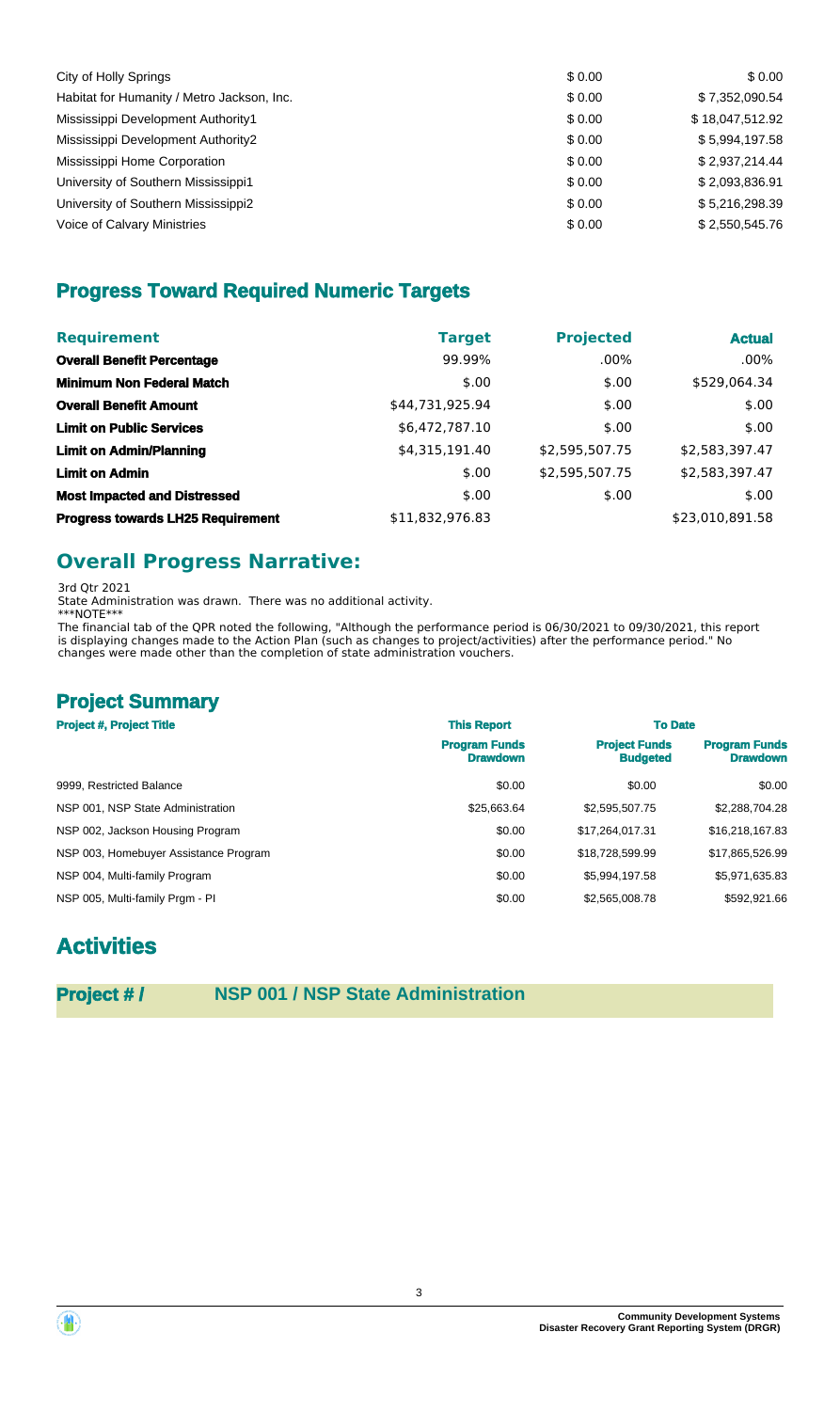## **Grantee Activity Number: N1807 Activity Title: NSP State Administration**

| <b>Activity Type:</b>        | <b>Activity Status:</b>                    |
|------------------------------|--------------------------------------------|
| Administration               | Under Way                                  |
| <b>Project Number:</b>       | <b>Project Title:</b>                      |
| <b>NSP 001</b>               | NSP State Administration                   |
| <b>Projected Start Date:</b> | <b>Projected End Date:</b>                 |
| 03/16/2009                   | 07/31/2020                                 |
| <b>Benefit Type:</b>         | <b>Completed Activity Actual End Date:</b> |
| N/A                          |                                            |
| <b>National Objective:</b>   | <b>Responsible Organization:</b>           |
| N/A                          | Mississippi Development Authority1         |
|                              |                                            |

| <b>Overall</b>                                 | <b>Jul 1 thru Sep 30, 2021</b> | <b>To Date</b> |
|------------------------------------------------|--------------------------------|----------------|
| <b>Total Projected Budget from All Sources</b> | \$0.00                         | \$2,595,507.75 |
| <b>Total Budget</b>                            | \$0.00                         | \$2,595,507.75 |
| <b>Total Obligated</b>                         | \$0.00                         | \$2,595,507.75 |
| <b>Total Funds Drawdown</b>                    | \$25,663.64                    | \$2,583,397.47 |
| <b>Program Funds Drawdown</b>                  | \$25,663.64                    | \$2,288,704.28 |
| <b>Program Income Drawdown</b>                 | \$0.00                         | \$294,693.19   |
| <b>Program Income Received</b>                 | \$0.00                         | \$0.00         |
| <b>Total Funds Expended</b>                    | \$0.00                         | \$2,223,152.87 |
| Mississippi Development Authority1             | \$0.00                         | \$2,223,152.87 |
| <b>Most Impacted and Distressed Expended</b>   | \$0.00                         | \$0.00         |

### **Activity Description:**

The following changes took place within the quarter beginning April 1, 2010 and ending June 30, 2010. MDA decreased the State Administration budget by \$1,200,000, from \$4,151,914 to \$2,951,914. The \$1,200,000 will be made available to the City of Holly Springs, Mississippi as a part of the \$5,940,000 Financing Mechanism for the rehabilitation of a 100-unit multi-family residential property within the newly created Multi-family Program activity. The Mississippi Home Corporation Homebuyer Assistance Program Above 50% Activity is decreased by \$2,000,000, the City of Holly Springs, Mississippi will be given \$1,440,000 as a Financing Mechanism, which will leave \$560,000 remaining. The

remaining \$560,000 will be returned to the State of Mississippis Administration funds, causing the State allocation to increase from \$2,951,914 to \$3,511,914.

The following changes took place within the quarter beginning July 1, 2010 and ending September 30, 2010. State Administration was decreased from \$3,511,914 to \$2,189,173 by \$1,322,741, which was added to USM Below 50% AMI Activity.

MHC Homebuyer Assistance was decreased by \$1,036,215. The funds were returned to the State Administration budget, which was increased by \$1,036,215, from \$2,189,173 to \$3,225,387.

VOC was decreased by \$908,849. The funds were returned to the State Administration budget, which was increased by \$908,849, from \$3,225,387 to \$4,134,237.

MDA Administration budget was decreased by \$773,777, from \$4,134,237 to \$3,360,460 in order to give necessary funds to MHC.

MDA Administration budget was decreased by \$1,036,215, from \$3,360,460 to \$2,324,245 and the funds were reallocated to the MHC Homebuyer Assistance Program.

Administration was decreased from \$2,324,245 to \$2,225,577 by \$98,668, which was added to VOC Below 50% Activity for the rehabilitation and acquisition of one additional property.

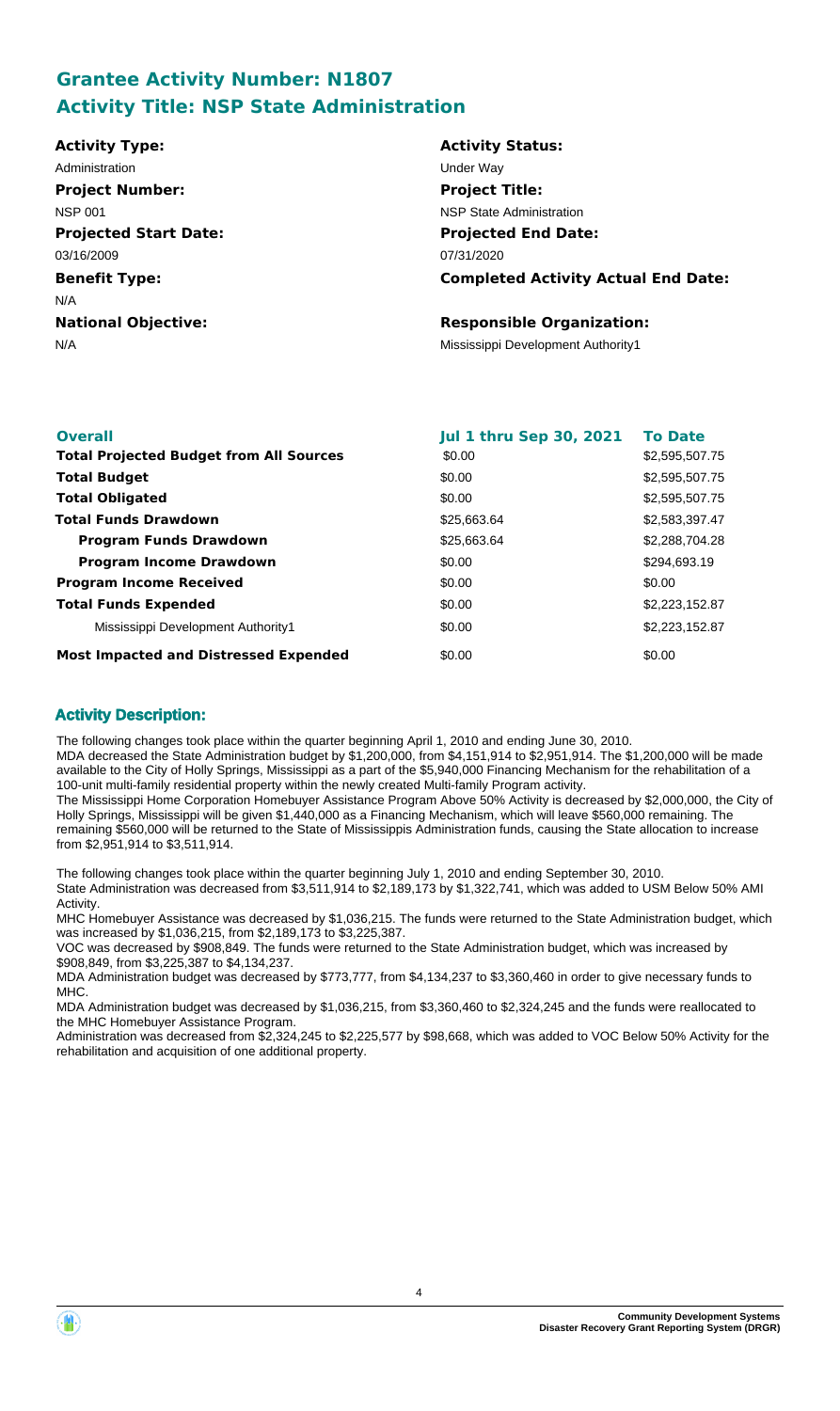The following changes took place within the quarter beginning July 1, 2011 and ending September 30, 2011. MDA Administration budget was increased by \$1,541,525.50, from \$2,225,577 to \$3,767,102.50.

The following changes took place within the quarter beginning January 1, 2012 and ending March 30, 2012. MDA Administration budget was decreased by \$36,000, from \$3,767,102.50 to \$3,731,102.50 and the funds were reallocated to the Voice of Calvary Ministries Below 50% AMI Activity.

The following changes took place within the quarter beginning April 1, 2012 and ending June 30, 2012. MDA Administration Budget was decreased by \$54,197.58 from \$3,731,102.50 to \$3,676,904.92 and the funds were reallocated to the City of Holly Springs Multi-family Program budget.

MHC Financing Mechanisms were decreased by \$588,717. The funds were allocated to the State Administration Budget, which was increased by \$588,717 from \$3,676,904.92 to \$4,265,621.92.

As of November 13, 2012, Mississippi Development Authority decreased administration by \$135,000 and increased Voice of Calvary Ministries' contract by \$135,000.

As of March 7, 2013, Mississippi Development Authority decreased administration by \$95,632.51 and increased Voice of Calvary Ministries' contract by \$95,632.21.

As of March 14, 2013, Mississippi Development Authority decreased administration by \$88,446 and increased Habitant for Humanity by \$88,446.

As of 6/5/2013 Administrative budget was increased by \$427.24.

On December 5, 2013, Mississippi Development Authority decreased administration by \$304,000 and increased University of Southern Mississippi's contract by \$304,000.

3rd Quarter 2016:

State Administration was increased by \$93,273 (Program Income Funds) for FY 2017 NSP Payroll/ Salary Budget. The overall administration budget changed from \$2,137,944.63 to \$2,231,217.63. In addition, the PI Estimated PI/RL fund amout was revised to the received to date amount of \$3,458,630.

#### \*\*\*\*\* 4th Qtr 2019

State Administration was increased by \$100,000 (Program Funds from Line of Credit) for FY 2020 NSP Payroll/ Salary Budget. The overall administration budget changed from \$2,331,217.63 to \$2,431,217.63. 1st Qtr 2021

State Administration was increased by \$164,290.12 (Program Funds from Line of Credit) for FY 2021 NSP Payroll/ Salary Budget. The overall administration budget changed from \$2,431,217.63 to \$2,595,507.75.

#### **Location Description:**

501 North West St. Jackson, MS 39201

**Activity Progress Narrative:**

### **Accomplishments Performance Measures**

### **No Accomplishments Performance Measures**

### **Beneficiaries Performance Measures**

**No Beneficiaries Performance Measures found.**

### **Activity Locations**

**No Activity Locations found.**

No Other Funding Sources Found **Other Funding Sources**

## **Other Funding Sources Budgeted - Detail**

## **No Other Match Funding Sources Found**

**Activity Supporting Documents:** None

5